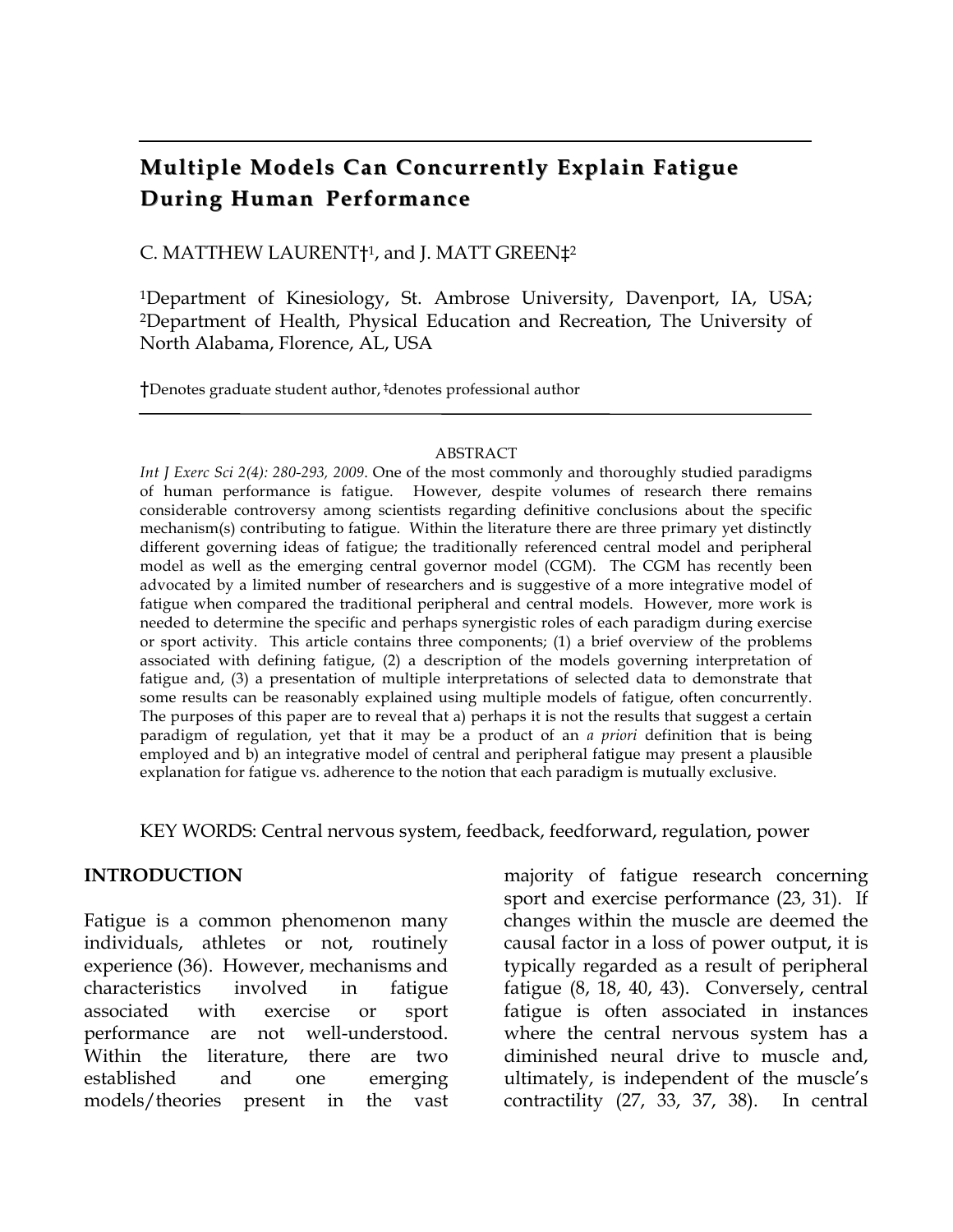fatigue, as seen in peripheral fatigue, a diminished power output is immediately observable, however the principle difference rests in the underlying mechanism. There is, however, an emerging model that is integrative in nature. The central governor model (CGM), has been advanced recently in a series of studies by a number of researchers (3, 4, 16, 24, 30, 31, 36, 37, 38). This theory will posit that fatigue is a "feed-forward" process that is pre-determined prior to exercise initiation and is integrative in nature. That is, the brain acts as a "regulator" of the body as it interprets messages from the periphery as a result of work output.

### **PROBLEMS IN DEFINING FATIGUE**

Defining fatigue, in many cases, has become as cryptic as determining the specific contributory mechanisms responsible (8). An exhaustive review of all models and mechanisms involved in fatigue research is beyond the scope of this article, but readers are directed to excellent reviews of this topic by Noakes (30) and Abbis and Laursen (1). Abbiss and Laursen (1), as well as Lambert et al. (24), have identified the "reductionist" idea of fatigue in exercise physiology as a common limiting factor prevalent in fatigue-related research. Traditionally, reductionism attempts to reduce a complex phenomenon to a singular determining variable. However, reductionism, as it applies to fatigue research, may also exist when conflicting models of fatigue (i.e., central vs. peripheral) are chosen *a priori* as the basis for the declines in human performance during laboratory or field testing (2, 24). In essence, many exercise physiologists will view fatigue as an unavoidable

consequence of physical activity that will, at some point, lead to a critical point of metabolite accumulation (3, 5, 18). This critical point is thought to be the primary influence directly responsible for attenuated power and consequently exercise impairment/cessation (22). Conversely, many sport or exercise psychologists contend fatigue results from "sensations" or "feelings" (vs. metabolite accumulation) during physical activity that inevitably lead to voluntary discontinuation of exercise (2, 36). In many cases, reductionism results in fatigue being attributed to a presupposed idea rooted in the operational definitions that guide and govern the interpretation of sport and exercise performance. That is, an identical decline in muscular power may be attributed to entirely different causes based on the model believed beforehand to be responsible. However, multiple models of fatigue often offer an equally plausible explanation, thus explanations limited to a single model may be premature.

It is usually within the operational latitude of the definition(s) of fatigue that the majority of discrepancies between theories governing fatigue and human performance are grounded. Perhaps the mechanism of fatigue is not as elusive as often believed and, ultimately, it is within the different 'interpretations' of fatigue that a common thread linking discrepancies throughout the literature may be found. This review is not meant to serve as an exhaustive presentation designed to advocate the 'pros and cons' of central, peripheral or a CGM model of fatigue. It is, however, intended to demonstrate the shared and sometimes distinct interpretative properties of multiple models of fatigue during human performance. Thus, a brief synopsis of the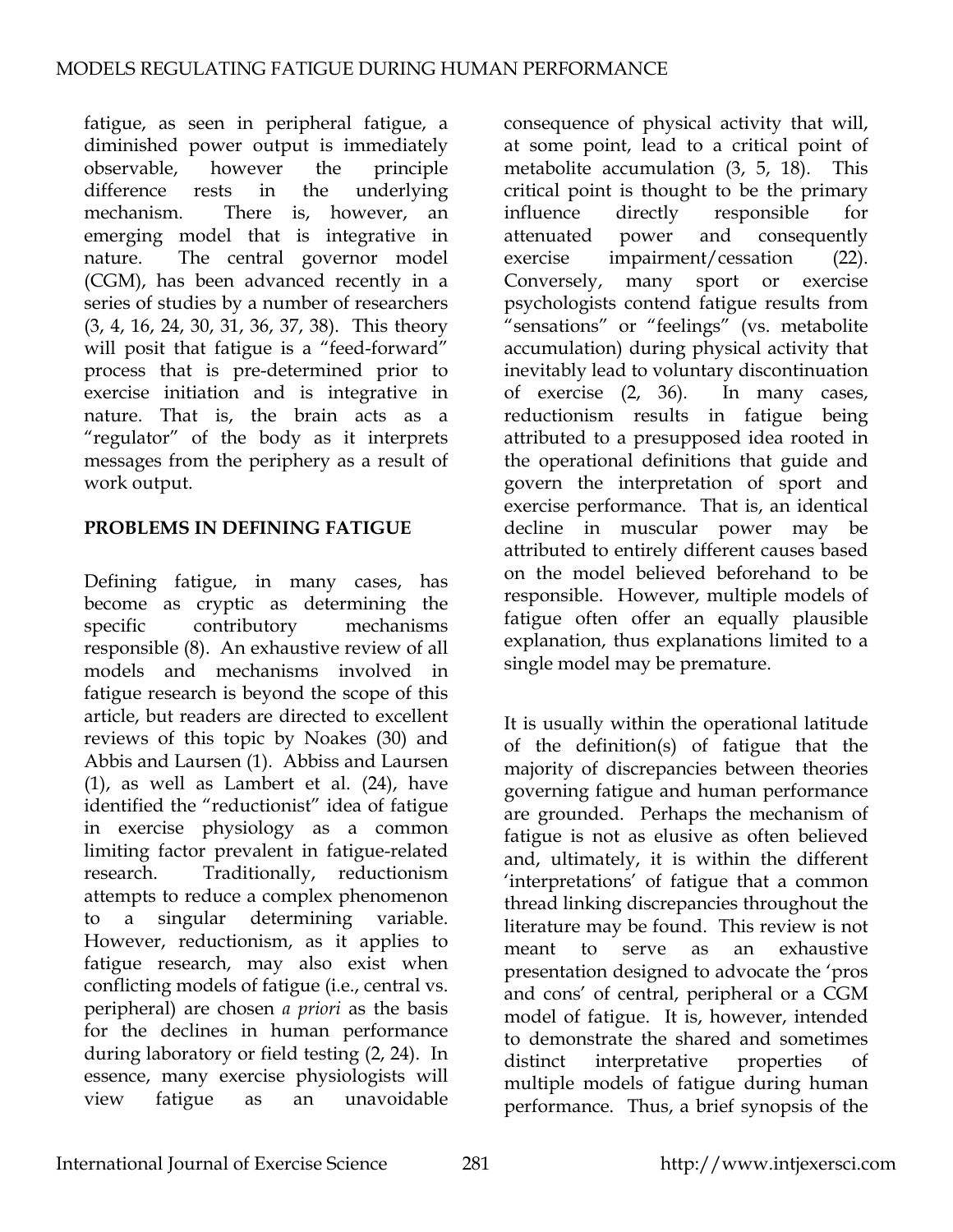ideas and principals accepted concerning peripheral, central, and CGM models of fatigue is warranted in an attempt to gain clarity concerning fatigue and to briefly present governing principles of interpretation found in the literature.

Perhaps a primary problem in defining fatigue is that it is quite often considered mutually exclusive to either a peripheral or central consequence. Indeed, the peripheral model of fatigue has been the more traditionally accepted of the models and is more widely accepted in the literature and throughout exercise physiology textbooks (18, 22, 36, 40). However, the potential of a central model of fatigue has been recognized for quite some time (8). Classically, a central model has been regarded as being, at the very least, subsidiary in the fatigue process. It also seems groups adhering strongly to one model or the other are resistant to considering the possibility of an integrated model in which ideas from both models provide reasonable explanations. Recently, there has been an ongoing controversy among central versus peripheral camps when discussing effects influencing human performance during sport and exercise performance. Perhaps the most notable of all central models of fatigue has been that of the "teleoanticipation" theory set forth by Ulmer in 1996 (42). This landmark idea has subsequently manifested the "complex model of fatigue" proposed by Lambert et al., (24) by way of the CGM theory proposed by Noakes, Ansley, Lambert, and St. Clair Gibson among others (3, 4, 16, 24, 30, 31, 36, 37, 38). It is important to note that a contrasting difference between a traditional central model of fatigue and the more contemporary CGM model is that a central model of fatigue is catastrophic in

nature (similar to peripheral models) while the CGM model is anticipatory and is, by design, protective of catastrophic homeostatic perturbations.

#### **DESCRIBING MODELS OF FATIGUE**

Fatigue, either centrally or peripherally mediated, will lead to a marked decrease in power output or performance (8, 38). However, the CGM will argue that fatigue is an emotion elicited by the brain in order to achieve optimal performance and avoiding an overt threat to homeostasis, rather than a physical manifestation of a reduction in power output (34). Thus, there seems to be very little common ground shared among professionals supporting the contemporary models and those siding with the more traditional peripheral model. There are however, common characteristics beyond reductions in power or performance which seem to be loosely accepted by central and peripheral advocates. Some of the following found throughout the literature are (A) fatigue is coincided with a disruption of homeostasis  $(20, 21)$ ,  $(B)$  it is unavoidable  $(8, 21)$ ,  $(C)$  it is multifaceted and ubiquitous (8, 36), (D) develops following a myriad of processes (23), and (E) fatigue may happen anywhere along the chain of command (i.e., the brain to the muscle) (43). Again, the CGM will contest these points almost uniformly as it will posit that a fatigue, traditionally defined as reduced power, will not be necessarily observed if an individual is allowed to self-regulate intensity (34, 39, 41). While novel, reviewing and interpreting each individual definition for fatigue is beyond the scope of this paper, however, further investigation is warranted.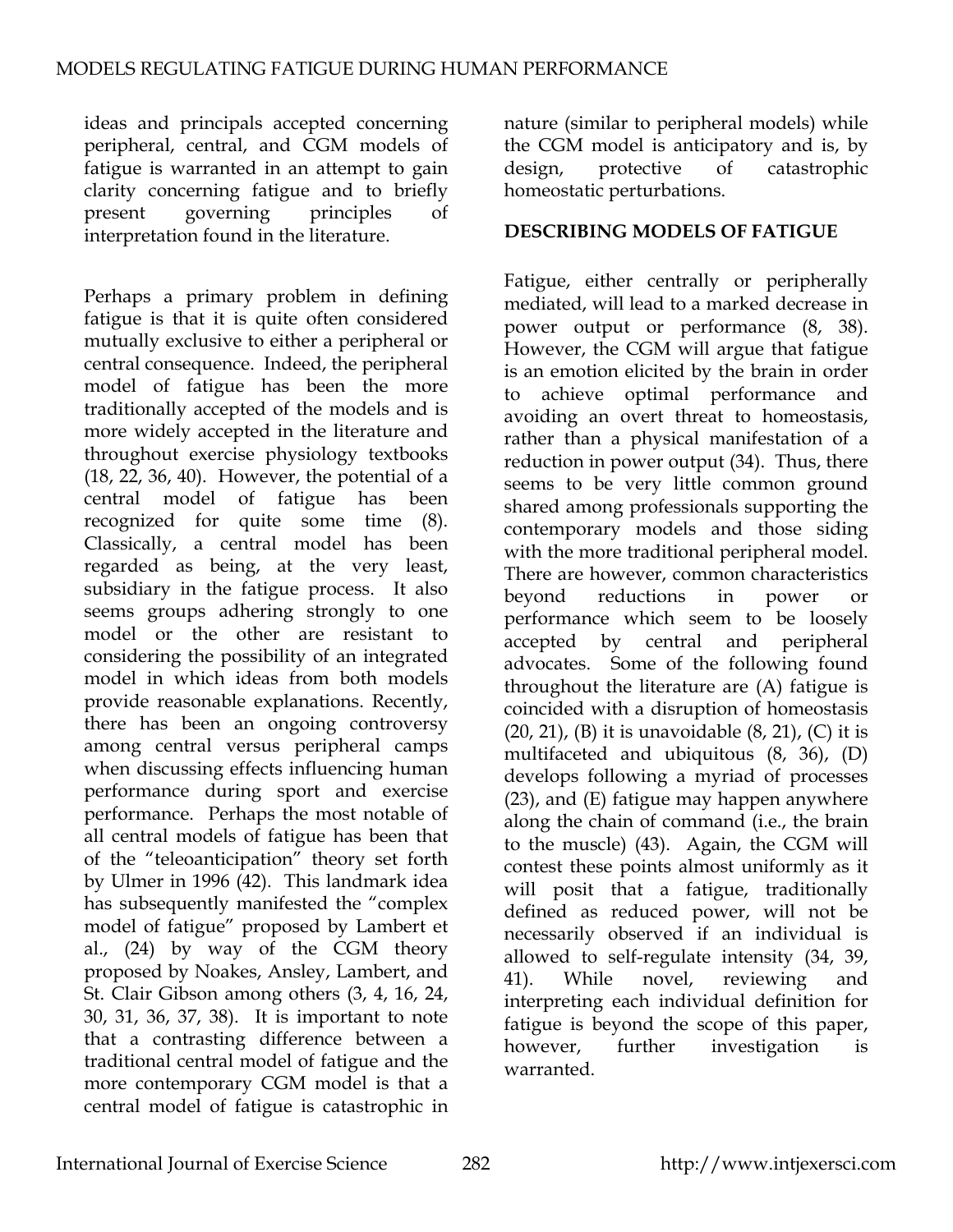Yet another problem facing the study of fatigue is that the interpretation of fatigue has proven to be problematic, as noted by Kay et. al. in 2001, "central to the study of fatigue is the definition that is employed." This is indeed problematic as, in many cases noted in this review, the definition adopted *a priori* by investigators may lead to interpretation of data that fits the model to which they adhere. However, as stated, the same data collected by a different group might offer an alternate, yet equally convincing explanation. Additionally, Abbiss and Laursen (2), as well as McKenna and Hargreaves (26) have recently described the problems associated with defining fatigue and the inherent problems this causes in disseminating research findings. However, this is problematic as, in many cases, the definition adopted *a priori* by investigators may lead to interpretation of data that fits the model to which they adhere. Alternatively, different researchers may be able to offer contrasting yet equally convincing explanations for data presented championing either a CGM, peripheral, or central model.

The on-going debate to determine an ultimate cause of fatigue during bouts of physical activity is certainly not a new idea in the field of sport and exercise science. The idea of a central influence was first introduced by Lombard during the late 1800s (25). In his study, Lombard reported an increased resistance to fatigue when active muscles were provided electrical stimulation when compared to voluntary contraction (25). This is a classic example of the central fatigue in the form of decreased neural drive during exercise, despite consciously providing maximal effort (22, 37). Since then studies have been published consistently demonstrating support and

opposition to Lombard's original central fatigue hypothesis. In 1954, Merton conducted his classic study that has long been considered a paramount investigation that accurately describes and models the peripheral fatigue hypothesis. Contrary to Lombard's results that were reported decades earlier, Merton summarized his study by stating, "Fatigue is peripheral, for when strength fails, electrical stimulation of the motor nerve cannot restore it." (28). Merton also concluded that, "Neuromuscular block is not important in the fatigue of the volitional tetanus. Even in extreme fatigue, action potentials evoked by nerve stimulation are not significantly diminished." (28). Since Merton's original work in 1954 the vast majority of evidence reported, until recently, agree that the primary site of fatigue is within the muscle itself (i.e., peripheral) (10). However, it is possible that knowledge of this classic study has driven the mindset of some scientists to automatically adhere to a model which is always peripheral in nature. Consequent to this possibility would be the design and interpretation of numerous experiments which, while purported to agree with Merton's results, could be explained by the other models as well.

The rivalry amongst central and peripheral researchers was seemingly renewed again in the early 1980s, when Bigland-Ritchie published a report identifying potential sites for fatigue during exercise (5). In this report, eight potential sites at which fatigue may occur were identified; (i) excitatory input to higher motor centers, (ii) excitatory drive to lower motor neurons, (iii) motor neuron excitability, (iv) neuromuscular transmission, (v) sarcolemma excitability, (vi) excitation-contraction coupling, (vii) contractile mechanism, and (viii) metabolic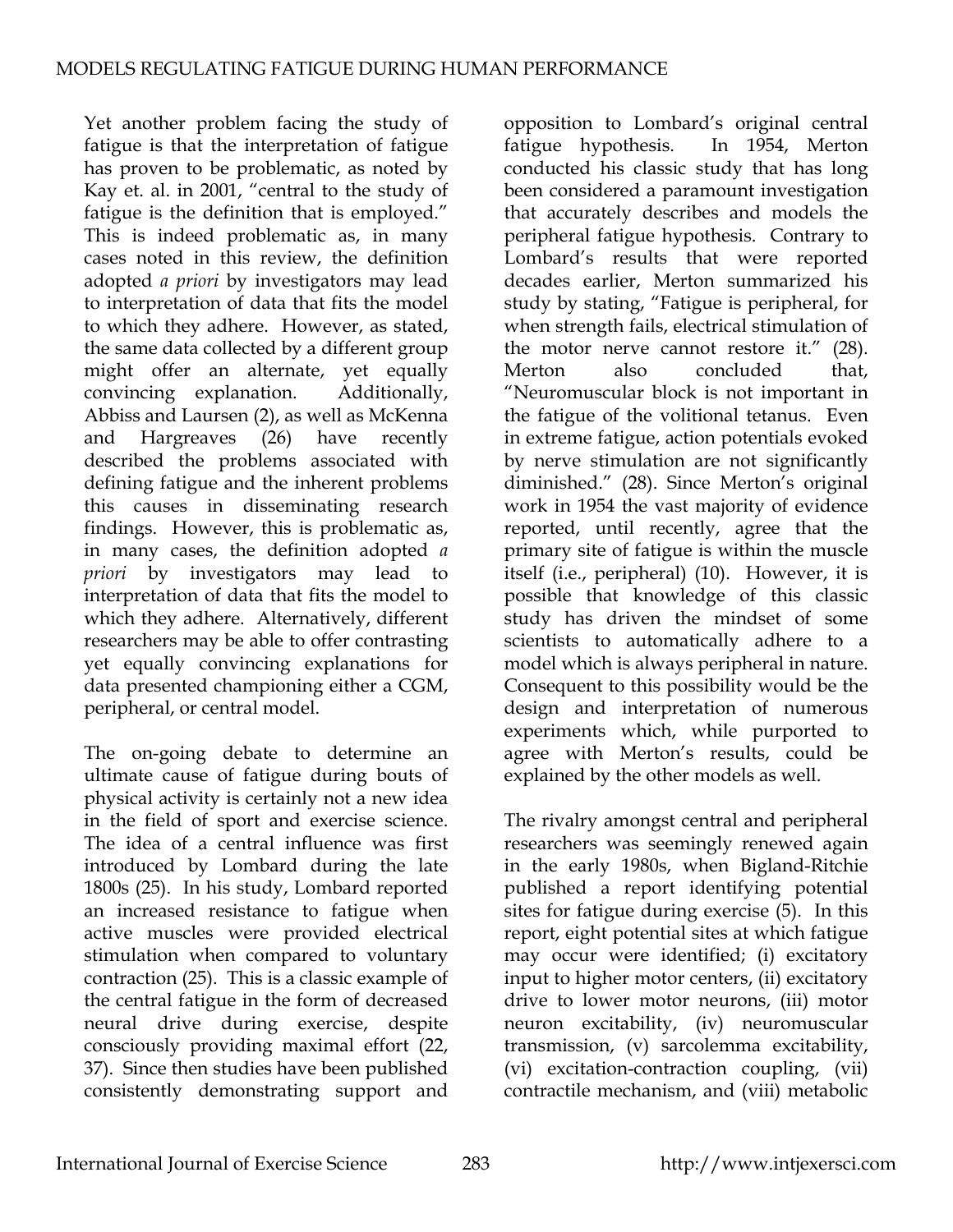energy supply and metabolite accumulation. In this review, Bigland-Ritchie (5) identifies both central (sites i – iv) and peripheral (sites v – viii) that may be identified as factors potentially contributing to fatigue. A more probable scenario proposed by Bigland Ritchie (1984) and others (7, 10, 11, 24, 34) is that, in many cases, these sites work synergistically to during exercise and sport performance.

Following Bigland-Ritchie's report (5), the specific role of central and peripheral fatigue components have been typically regarded as task dependent (23, 29, 34, 43).

Still, if it is true that sometimes fatigue can be attributed to central factors and sometimes peripheral factors, there must exist some "cross over point." It is unlikely that this cross-over point is concretely established within each individual; rather this point will potentially have tremendous interindividual variability. Indeed, there is most likely a "meshing" near the middle of this continuum between central and peripheral mediators, even if at the end of each spectrum there are well-established factors that are explained exclusively using one model or the other.



Figure 1. Schematic illustration of a task-dependent model (a) demonstrating a generic "cross-over" point from peripherally to centrally mediated exercise (arbitrary threshold proposed that regarding the role dominion in the regulation of exercise/sport performance. Also presented is a depiction of a meshed model (b) - a further elaboration of the integrative model (proposed by Lambert et al., 2005). This model posits that certain tasks are not relegated to either peripheral or central control, rather sport or exercise performance is largely regulated with central and peripheral factors functioning concurrently.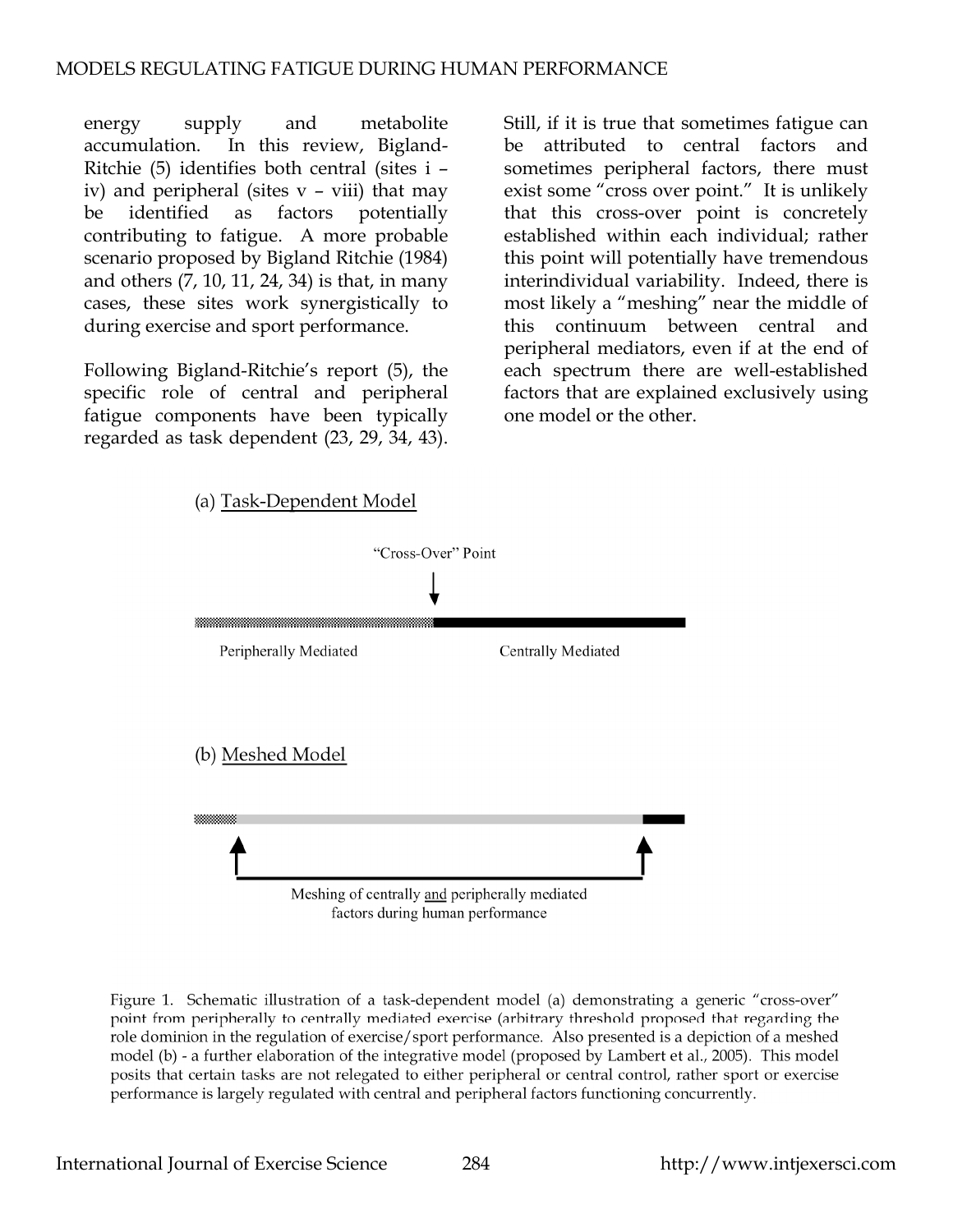In much of the previously published literature, both peripheral and central mediators are considered to have contributory roles to subsequent fatigue during exercise bouts of maximal effort, however, it seems that one model is typically considered a primary contributor while the other relegated to be a less important secondary influence (5, 34). For example, a study by Kent-Braun (23) revealed that the relative contribution of central fatigue was minimal (20%) when compared to peripheral factors during high-intensity isometric exercise resulting in fatigue. Similarly, Nordlund et al., (34) found that there were contributions from both central and peripheral sites during nine bouts of 10 intermittent isometric maximal voluntary contractions (MVC) of plantar flexion. Results from this study revealed that there was no significant relationship between the decreases in level of activation throughout all nine bouts to the level activation achieved during the first bout. These results suggest that central fatigue had little influence on the participants' development of fatigue, as there were similar levels of neural innervation, as measured by twitch interpolation technique, identified throughout the bouts (34). Further, there was no relationship ( $r = 0.00$ ) identified between central fatigue and level of activiation, whereas peripheral fatigue had a significant positive correlation with the level of activiation ( $r = 0.57$ ) throughout the 10 exercises (34).

Conversely, Kay et al. (21) reported considerable central regulation during a 60 min self-paced cycling protocol that was interspersed with 10 1-minute all-out sprints. In this study, there was reduced neural drive, identified by integrated

electromyography (iEMG), during sprints 2-4 with a noticeable increase in efferent output during later sprints (21). These authors concluded that this reduction in neural drive during the initial stages was a result of central regulation in order to provide ample energy reserves to maintain power outputs towards the end of the trial (21). These studies are offered as a brief example of the variability of results among studies, readers are directed to a number of excellent reviews that fully address the role of central (24, 26, 38) and peripheral (10, 14) factors during human performance. Many of these investigations ultimately consider and acknowledge the possible role of central and peripheral factors influencing fatigue, however, it is typical for a "primary" model to be identified and given noticeably more attention that the opposing model (16, 37, 40).

The roles of peripheral and central regulation of power output, however, have grown increasingly more complex and are now being intertwined in integrative models in order to better describe fatigue during exercise of different modes, intensities, and durations. A model of fatigue permitting exploration of both the influence of central and peripheral mediators (as proposed by the CGM) offers the advantage of identifying factors contributing to fatigue among various exercise paradigms without subscribing (especially *a priori*) to the idea that fatigue must exclusively result from either one or the other. The idea that fatigue may result from a combination of factors (including central and peripheral) is analogous to other systems in an intact physiological system. For example, ventilation is responsive to multiple input pathways which function collectively rather than any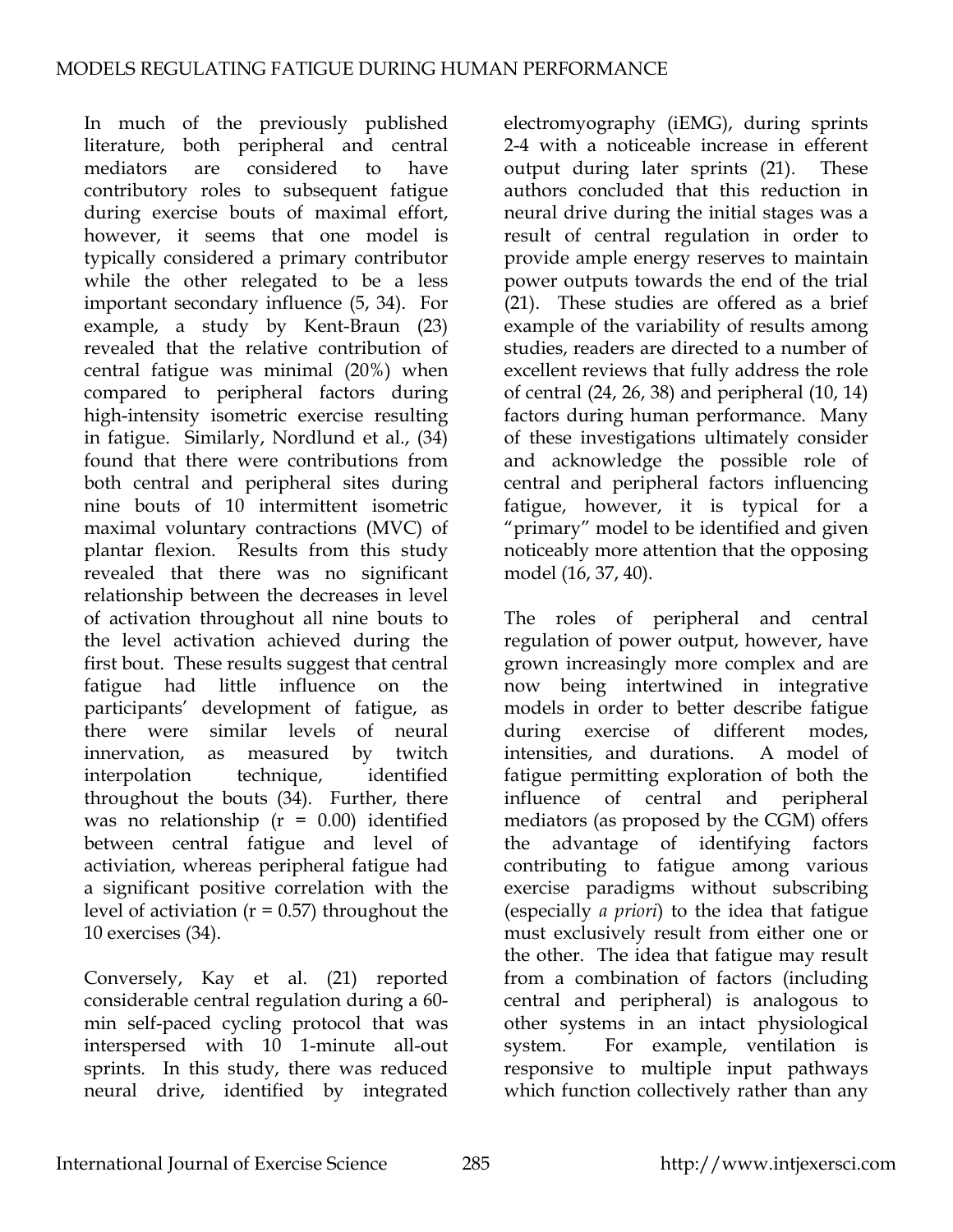single mediator that is universally dominant in all situations.

Recently, Lambert et al. (24) produced a "complex model" of fatigue incorporating an integrative approach using peripheral and central regulators working synergistically to attenuate challenges to homeostasis during various exercise paradigms. While integrative, this approach draws principally on the role of a central regulator/governor proposed by Noakes et al (33) and, consequently, this novel idea has attracted much criticism (43). It seems few researchers are ready to concede to an integrative regulatory model and instead adhere to the traditional taskdependent model dictated by a predominant influence (i.e., peripheral or central). As stated, this can be problematic as the cause of fatigue can be presupposed due to the operational definition offered *prior to* data interpretation. Indeed, cases exist in which the cause of fatigue may be considered strictly peripheral (28) or central (21). However many studies could be welldefended using a central, CGM and peripheral model, provided that sufficient data to implicate such mechanisms. To demonstrate this idea, selected studies have been re-interpreted in a manner alternative to the original authors' initial interpretations. This will demonstrate that conclusions for many fatigue studies may be viewed from multiple vantage points without adhering solely to a single model. Consequently, when analyzing data, assuming a position with no predetermined operational definition of fatigue may often necessitate presentation of multiple plausible explanations for a given data set. While potentially criticized for ambiguity, our approach is arguably preferable over allowing a pre-established

idea to dictate attribution of fatigue peripherally or centrally without consideration of an equally reasonable alternative explanation.

The following two studies (3, 18) are similar in that both reported on pacing strategies involved in 4-km cycling time trials, however, different methodological approaches were taken by each group. Accordingly, conclusions from each author conflict (with each other) in determining an appropriate model of fatigue. Ansley et al. (3) concluded that pacing strategies adopted in their trials were most likely a result of CGM regulation. Conversely, Hettinga et al. (18) concluded peripheral mediation of pacing. These studies are subsequently presented with a summary of the original findings put forth by their respective authors. Plausible alternative interpretations implicating an opposing fatigue model will be presented, to demonstrate the openness to interpretation often evident in research concerning fatigue. However, for the sake of brevity, these interpretations will primarily address the concepts typically associated with a traditional peripheral model of fatigue and the emerging new model of regulation, the CGM. This, of course, is not meant to discredit the notion of a central model of fatigue; rather the focus of this article is intended to demonstrate the shared and sometimes distinct interpretative properties of both multiple models of fatigue during human performance. This will help substantiate our current stance that multiple models of fatigue, in many cases, can be identified as "contributory" influences regulating human performance depending upon the operational definition used to govern the interpretation of results. Our stance is that data may often be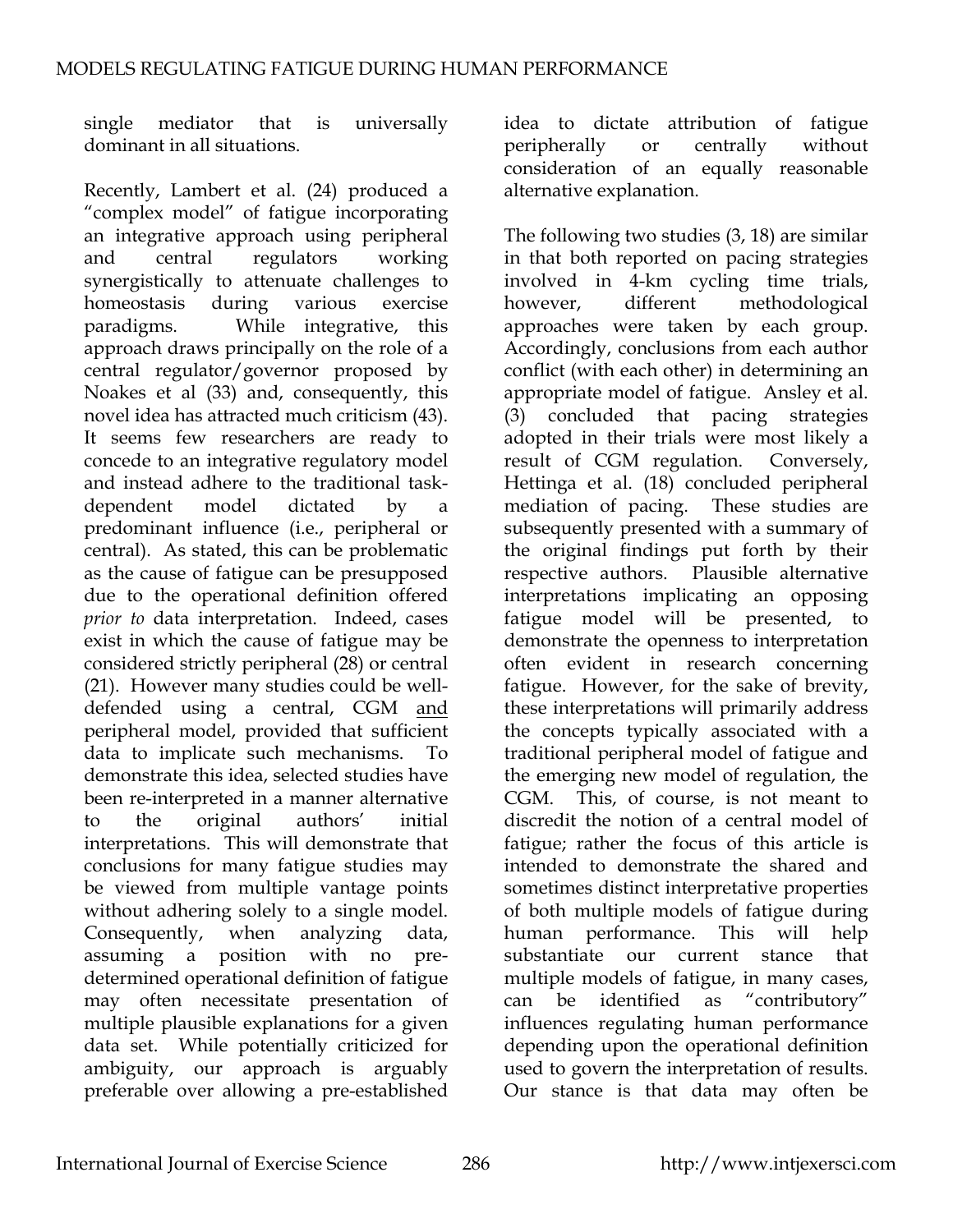interpreted from multiple vantage points and care should be taken that adherence to preconceived notions regarding fatigue mechanisms not be permitted to dictate conclusions to the point of discrediting an alternate theory.

## *Study 1*

Ansley et al. (3) had subjects complete a VO2peak cycling test, and seven days later complete three successive 4-km time trials, each separated by 17-min of recovery; [10 min were passive, 5-min performed at a self-selected intensity, and a 2-min session performed at 35–40 km. h-1 prior to initiation of each subsequent time trial]. Throughout trials only distance covered was provided as feedback with participants encouraged to complete each trial as quickly as possible.

VO2, HR, and lactate concentration [La] were not significantly different among the three repeated 4-km time trials (3). However, peak power outputs were significantly lower in the final two time trials vs. trial one (3). There were no significant differences in average power among all trials (3). Rectus femoris iEMG recordings during trials revealed lower values  $(\sim 25\%)$  than corresponding maximal voluntary contraction (MVC) values and the sequential measurements were not significantly different among 4 km trials (3). Accordingly, Ansley et al. (3) determined their results substantiated a centrally-mediated regulator. This notion hinged on four primary findings of (a) no significant differences in time to completion in the trials with a concomitant reduction in peak power output in the second and third trials and (b) lack of 100% muscle recruitment (c) observation of an increased power that was "tracked" by iEMG during

the final 60-s of all trials and (d) evidence of the endspurt phenomenon (3). These factors, while not the only criteria associated with this notion, are certainly considered "hallmark" indications of CGM influence (3, 21, 35).

The first finding supporting CGM model of regulation is the uniformity of completion times with significantly different peak power. This, of course, is indicative of the proposed "learning effect" employed to achieve an optimal pacing strategy (3), which is a primary tenet of central regulation. A primary goal is to regulate power output via feed-forward mechanisms that respond to undulating metabolic response, prior experience, perceptual response, as well as distance covered (or distance remaining) throughout a given exercise session, consequently creating optimal power to ensure both successful completion and avoid critical disruption of homeostasis (3, 6, 16, 24, 33, 35, 36, 39, 41, 42). Secondly, tracking iEMG with increased power output also is considered a hallmark indication of the CGM (3, 21, 23, 35, 37). Proponents of central regulation will argue that peripheral fatigue can only be considered when there is a concomitant reduction in power output with increasing neural drive (35), which was not observed in Ansley (3).

Probably the most significant finding from Ansley et. al. supporting the notion of the CGM, is the presence of the end spurt phenomenon during the conclusion of each interval. Similar to the notion of tracking iEMG with power output stated previously, the endspurt phenomenon relates an individual's innate ability to produce a power output similar to (in some cases exceeding) initial power outputs during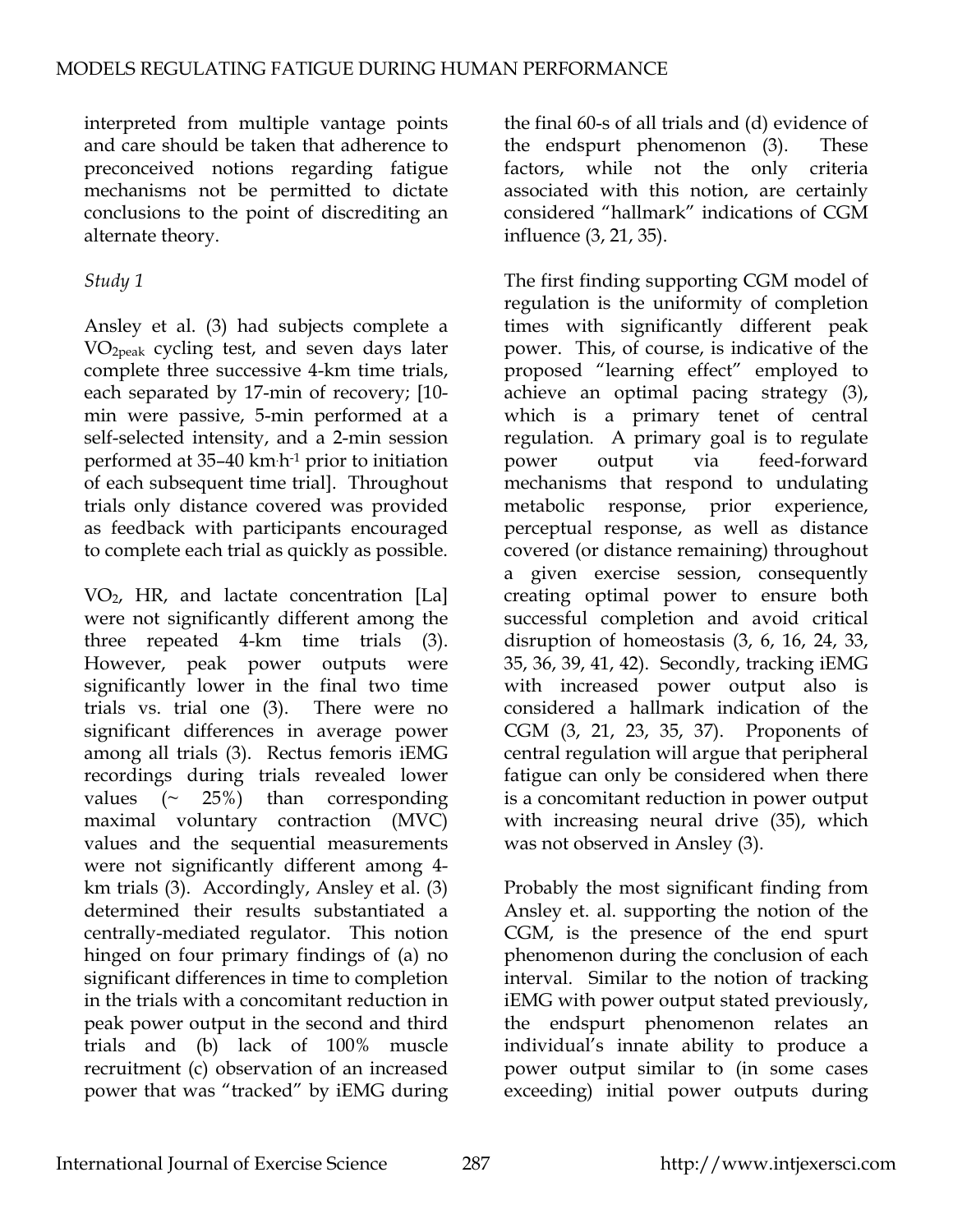exercise or sport performance. The idea of an endspurt is well-supported by Ansley and colleagues in that all of the individuals had knowledge of an anticipated endpoint (i.e., distance covered feedback) and were able to adjust (subconsciously) there pacing strategy via the brain's teleoanticipatory center to create the proper "algorithm" (37). This adjusted (subconsciously) pacing process is employed to ensure successful completion and reserve ample metabolic reserve and regulate inhibitive metabolic by-products (i.e., H<sup>+</sup>, [La], etc.) that enable a subject to produce an endspurt (37).

Conversely, using data from the Ansley study (3) there is ample evidence for alternate interpretations identifying a peripheral influence. There was a significant reduction in peak power output from the first 4-km time trial to subsequent trials (3). This reduction in peak power was coincided with a marked (although not statistically significant) VO<sub>2</sub> increase and increased time to completion in both the second and third time trials, with time to completion reaching significant difference between the first and second trial (3). Additionally, blood lactate levels were elevated to near maximal levels and increased (although not significantly) with each successive trial (3). The accumulation of blood lactate and consequent pH reduction has been linked to fatigue in various pacing strategies (12). Still, others claim accumulated lactate and lowered pH have little effect, if any, on optimal performance during intense exercise (3, 19, 29). While there seem to be overall equivocal ideologies regarding lactate accumulation and pH, there are other physiologic consequences that can be linked, even if not considered causal, to

peripherally regulated performance during intense exercise (14).

The level of plasma lactate concentrations and other metabolic data confirm subjects in Ansley et al. (3) were indeed performing high-level, near-maximal work. Further, it has been suggested that repeated bouts of high-intensity exercise, as in Ansley et al. (3), can lead to marked reductions in glycogen (14) as well as phosphocreatine (PCr) stores and, perhaps more detrimental, may affect fatigability at the cellular level by disrupting excitation-contraction (E-C) coupling through various intracellular mechanisms adequately addressed in previous literature (11, 14). Ansley et al. (3) correctly argue that the rest period allowed the subjects provide ample time between trials for adequate PCr recovery (cited in 6, 17), but the notion of reduced glycogen stores is left largely unexplained. Furthermore, Fitts and Balog (11) have posited that recovery in large muscle groups (i.e., quadriceps) from highintensity exercise is a biphasic process, in that there is a "rapid phase"  $(1-2-min)$  as well as a "slow exponential phase" (50-60 min). The effect of repeated high-intensity exercise and allotted recovery period observed in the study by Ansley et al. (3) may have led to only a partial recovery prompting a negative effect on E-C coupling (11, 14). Indeed, it is possible to surmise the peripherally mediated E-C coupling effect possibly leading to declines in iEMG which served as the direct evidence of central regulation originally acknowledged in Ansley (3). This alternative interpretation may serve as evidence implicating a peripheral influence offering plausible explanations to the significant reduction in peak power and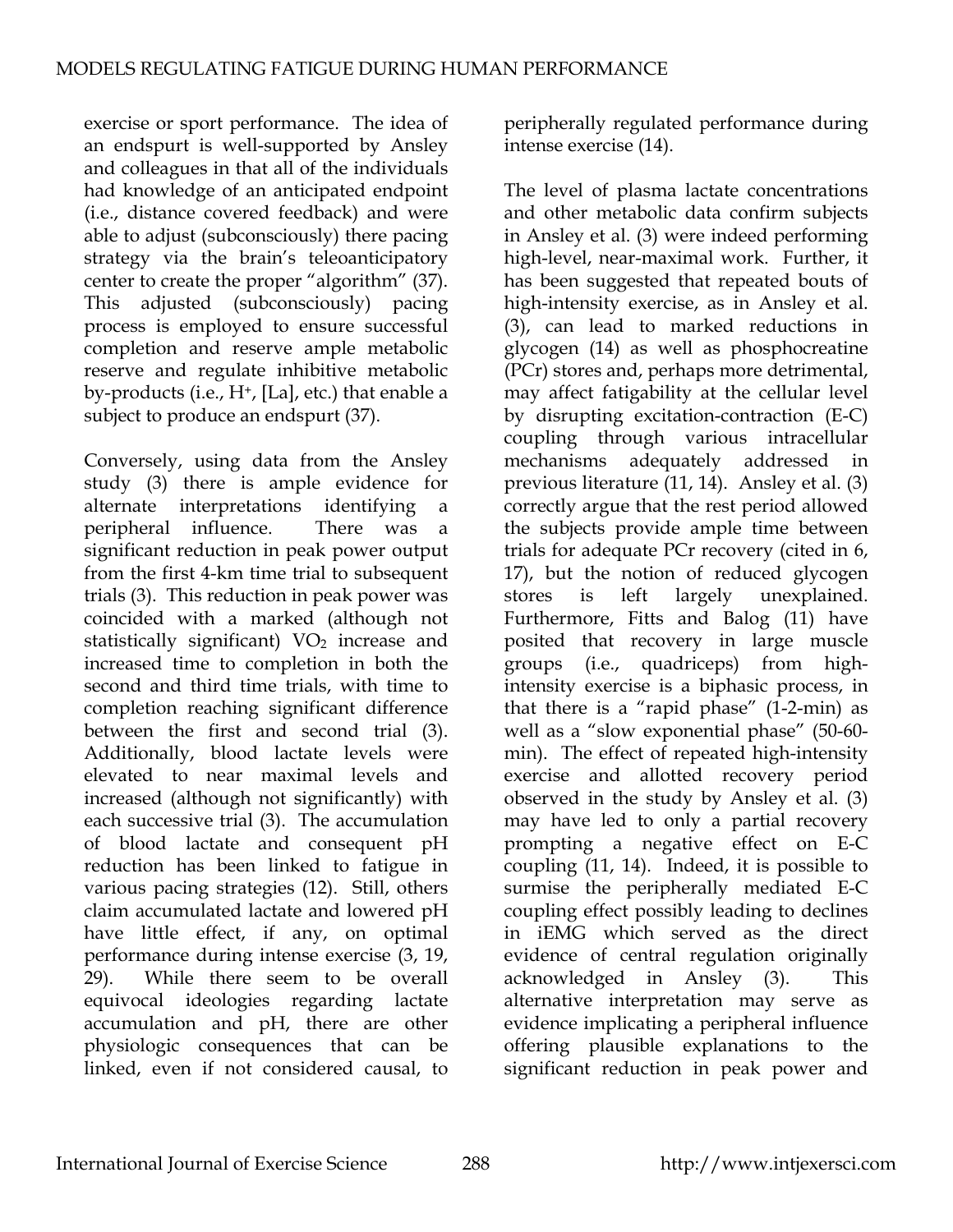increased time to completion observed by Ansley et al. (3).

# *Study 2*

In a study similar to Ansley et al. (3), Hettinga et al. (18) had subjects perform a maximal incremental test, followed by four 4-km trials on different days. The first was used to determine the power outputs to be maintained throughout the remaining time trials, which were performed using various dictated pacing strategies (18). In a randomized order, subjects performed an even, submaximal, or supramaximal pacing strategy (dictated by design) during the beginning 2-km, whereupon they were allowed to self-select their pace for the remaining 2-km while being encouraged to finish as fast as possible (18).

Results revealed a significant increase in total power during the second interval (i.e., 2000-4000-m) during the submaximal (negative split) trial, no significant difference in total power output between the first half and second half of the trial during the even paced trial, and a significant decrease in total power during the latter half of the 4000-km time trail during the supramaximal (positive split) trial (18). Hettinga et al. (18) demonstrated VO2 significantly increased during the final 2000-m across all three pacing trials. However, anaerobic power significantly increased during the second half of the submaximal paced trial, did not significantly change during the remaining 2000-m during the even trial, and significantly decreased during in the final 2000-m of the supramaximal trial (18). During the final 2000-m of the 4-km time trial, there was a significant HR and [La] increase for all pacing approaches, while

RPE significantly increased during the final section of the submaximal and supramaximal trials, with no significant changes during the even paced trial. Results from iEMG revealed significant increases as a percent MVC between the first and second 2000-m intervals between the vastus lateralis and biceps femoris across all three pacing trials with no significant difference for rectus femoris across three trials (18).

Hettinga et al. (18) found similar results as previous studies (3) regarding iEMG for rectus femoris, however, there were striking differences in iEMG data obtained from the VL and BF also investigated in this study. The inclusion of additional muscle groups (as opposed to only RF as in previous studies) was beneficial as previous research has found variation in iEMG patterns among monoarticular (RF) and biarticular muscle (VL, BF) groups (18). Similar to previous investigations (3, 35), muscle fiber recruitment failed to reach 100% throughout trials in, not only the RF, but also VL and BF (18). Accordingly, in Ansley et. al. (3) and St Clair Gibson et. al. (35) the operational definition of peripheral fatigue was determined by stating that peripheral fatigue may only be satisfied if 100% of MVC is achieved prior to failure or fatigue. In Hettinga et al. (18) though, authors indicate it is problematic to use this criterion as (a) it is a different muscle contraction (i.e., isometric vs. isotonic) and (b) averaging iEMG activity over a time period involving cyclic movement will inevitably contain sums of zero; thus negatively impacting an overall average of total muscle recruitment (18). While Hettinga et al. (18) interpreted their results in favor of peripheral fatigue despite sharing similar results seen in a similar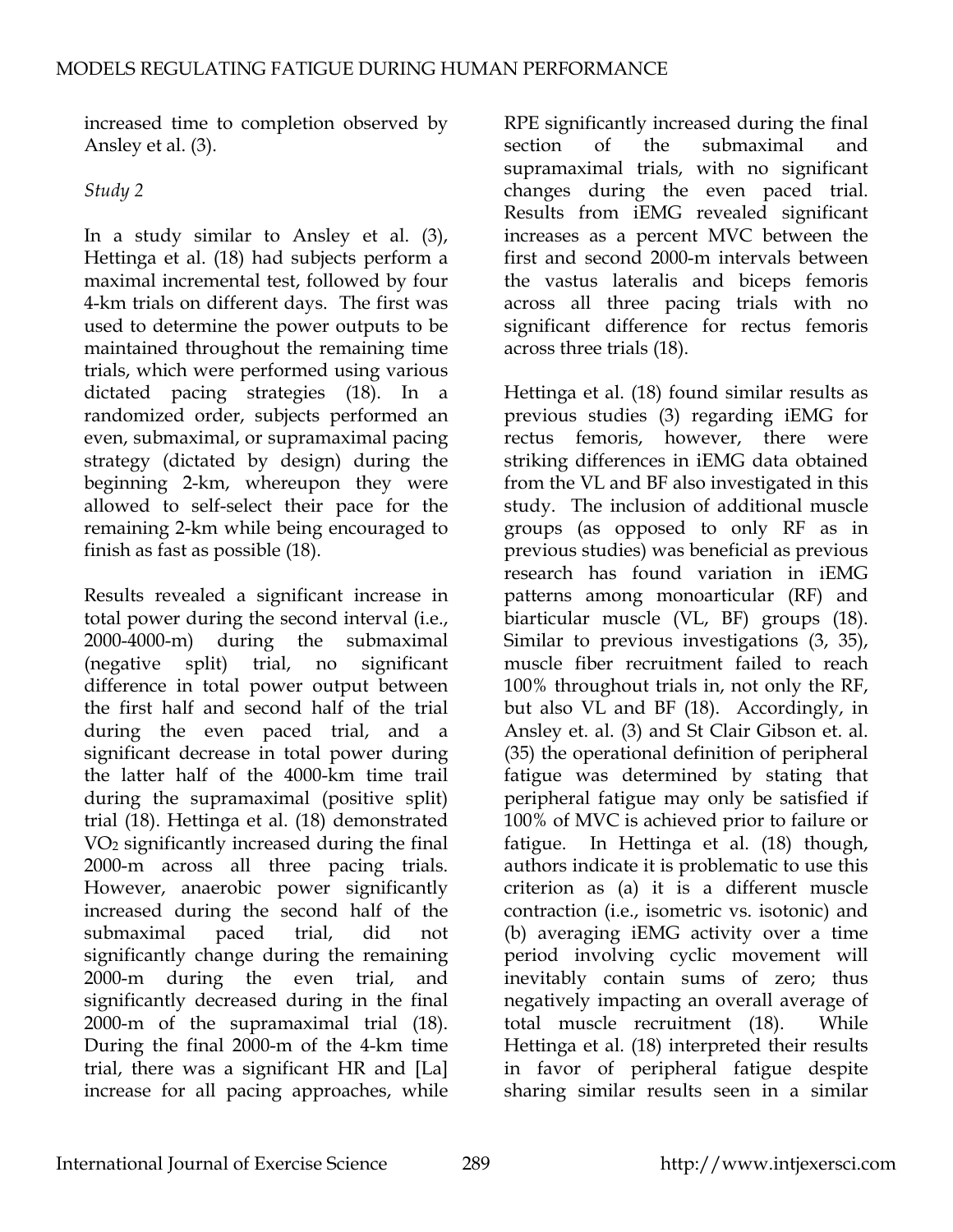study (3) concerning iEMG response during 4-km time trials; vastly different interpretations have emerged, both warranting merit, but consequently providing overall equivocal evidence for peripheral and CGM regulation. The pitfalls of iEMG interpretation to determine mediating factors of fatigue have been given considerable attention in a recent review by Weir et al. (43). Nonetheless, it is easily observed that similar data are often interpreted multiple, potentially correct ways.

While there were no significant differences in time to completion among the trials, similar to Ansley et al. (3); the results presented by Hettinga et al. (18) were interpreted in favor of a primary peripheral model of fatigue. During their study, Hettinga et al. (18) found that during the first 2000-m of the supramaximal trial blood [La] were highest and, subsequently, was the only trial that revealed a significant loss of power output during the second half of the trial. Furthermore, the submaximal trial had the opposite effect having the lowest [La] and having a significant increase in power output (18). These results were interpreted to suggest peripheral regulation of exercise is involved to prevent "unsustainable metabolic disturbances," which could severely disrupt homeostasis (18).

It is important to mention that Hettinga and colleagues did discuss a possible central influence; however, the idea of central regulation was presented as auxiliary at best. Therefore, as with Ansley (3), we will put forth a plausible interpretation of the data presented by Hettinga et al. (18) suggesting central, as opposed to

peripheral, regulation is perhaps an appropriate model.

The lack of significant differences in completion time, despite mandated initial speed (i.e., submaximal, even, supramaximal) lends support to the notion of a central governor or, more specifically, teleoanticipation (38, 42). St Clair Gibson et al. (38) have suggested individuals employ an "internal clock" constantly reassessing progress towards a known end-point (in this case 4-km) by regulating a predetermined power output and level of perceived exertion (RPE) at completion. Power from Hettinga et al. (18) and RPE suggest that, despite having an enforced increase or decrease in preferred power, the subconscious teleoanticipatory center appropriately up-regulated or downregulated power during the second half of all trials to preserve homeostasis and subsequently, regulate completion time (38). This is further substantiated by examining [La] in Hettinga et al. (18). It appears that despite varied [La] after the first half of the 4-km (which would have been expected due to the different intensities employed) the ending lactate was strikingly similar. When this evidence is considered in conjunction with consistent RPE and modified power, it seems to suggest the possible presence of a subconscious central regulator potentially assessing peripheral input and, subsequently, successfully regulating exercise performance (9, 24, 36, 38, 39, 41).

### **CONCLUSION**

We propose that, when legitimate and defensible interpretations of data using multiple models of exercise regulation are possible, they should be presented in such a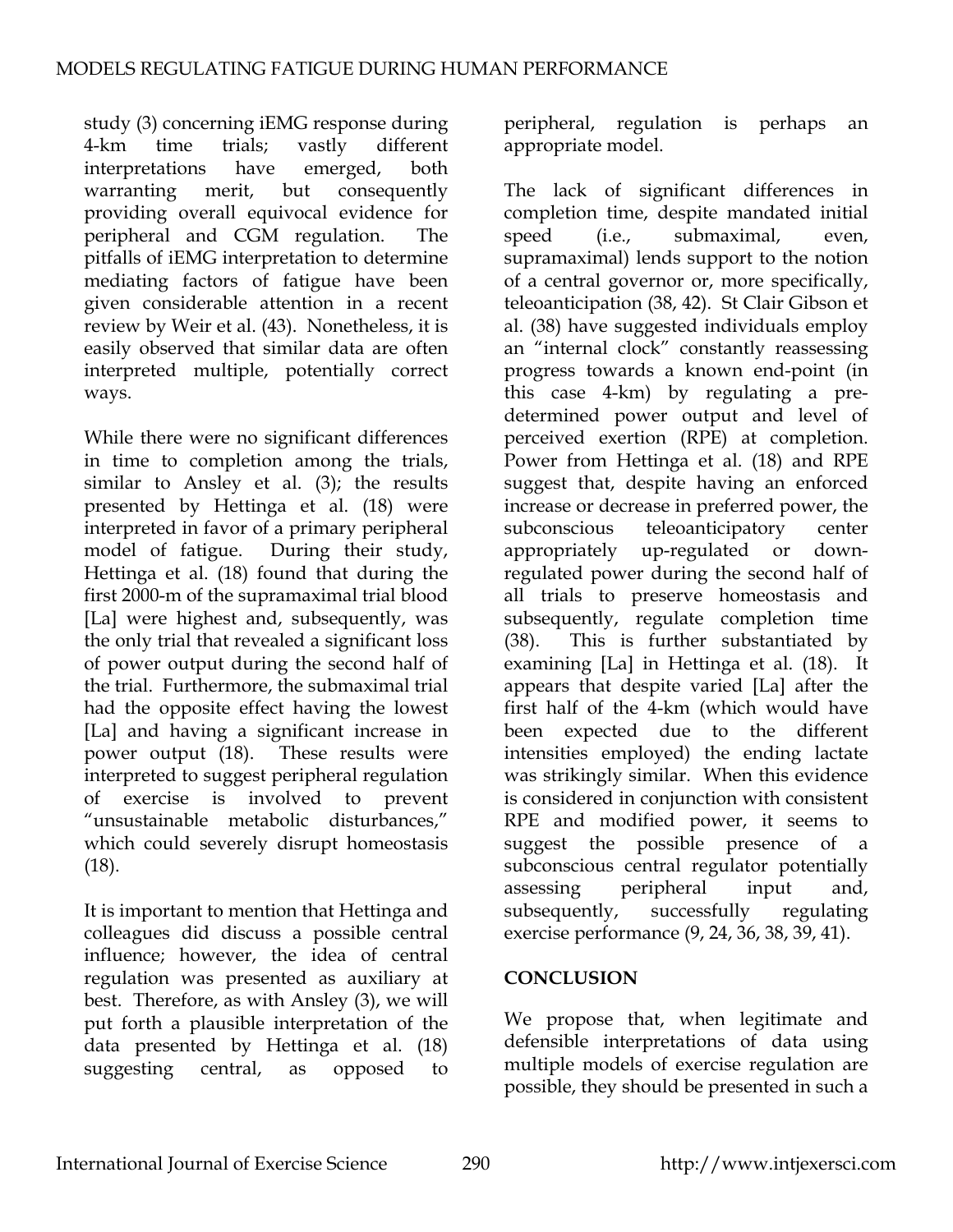manner. It seems there are vast discrepancies among researchers supporting either central or peripheral models of fatigue. Subsequently, data are often interpreted in a manner that best supports a preferred model, sometimes disallowing alternative explanations. We feel it is in the best interest of our field to be able to demonstrate flexibility and, consequently, embrace opposing theories to objectively present what seem to be largely unknown mediators of fatigue processes regulating a myriad of human performance variables, in support of all possible theories when this approach is appropriate. Further, we hope that by providing many, but certainly not all, of the "guidelines" that satisfy conditions as either central, peripheral or a CGM and subsequently and successfully applying them to identical data will further illustrate our main intention of this report.

In this article we have presented some, but not all, of the encumbrances associated with fatigue research, and more importantly, data interpretation implicating, in this case, either a CGM or peripheral model of regulation. This article did not serve to present a thorough review of the volumes of literature concerning the disparities between central and peripheral models. It was, however, intended to propose an alternative avenue to interpretation. That is, to abstain from developing *a priori* definitions or biases that may create "blinders" to alternative, yet equally viable data interpretations. There are few studies, to these authors' knowledge, that can be presented in only one manner (e.g., Merton, 1954). Indeed, it is more common than not that explanations using multiple models are possible as was done in this review and in other recent work from our laboratory (15).

This certainly does not infer that authors presenting only one side are biased. However, perhaps pre-determined models drive data interpretation when alternate explanations are equally feasible.

#### **REFERENCES**

1. Abbiss CR, Laursen PB. Models to explain fatigue during prolonged endurance cycling. Sports Med 35: 865-898, 2006.

2. Abbiss CR, Laursen PB. Is part of the mystery surrounding fatigue complicated by context? Sci Med Sports 10: 277-279, 2007.

3. Ansley L, Shabort E, St Clair Gibson A, Lambert MI, Noakes TD. Regulation of pacing strategies during successive 4-km time trials. Med Sci Sports Exerc 36: 1819-1825, 2004.

4. Baden DA, McLean TL, Tucker R, Noakes TD, St Clair Gibson A. Effect of anticipation during unknown or unexpected exercise duration on rating of perceived exertion affect, and physiological function. Br J Sports Med: 39: 742-746, 2005.

5. Bigland-Ritchie B. Muscle fatigue and the influence of changing neural drive. Clin Chest Med 5: 21-34, 1994.

6. Bogdanis GC, Nevill ME, Boobis LH, Lakomy HKA. Contribution of phosphocreatine and aerobic metabolism to energy supply during repeated sprint exercise. J Appl Physiol 80: 876-884, 1996.

7. Calbet JAL. The rate of fatigue accumulation as a sensed variable. J Physiol 573: 688-689, 2006.

8. Davis JM, Bailey SB. Possible mechanisms of central nervous system fatigue during exercise. Med Sci Sports Exerc 29: 45-57, 1997.

9. Enoka RM, Stuart DG. Neurobiology of fatigue. J Appl Physiol 72: 1631-1648, 1992.

10. Fitts RH. Cellular mechanisms of muscle fatigue. Physiol Rev 74: 49-94, 1994.

11. Fitts RH, Balog EM. Effect of intracellular and extracellular ion changes on E-C coupling and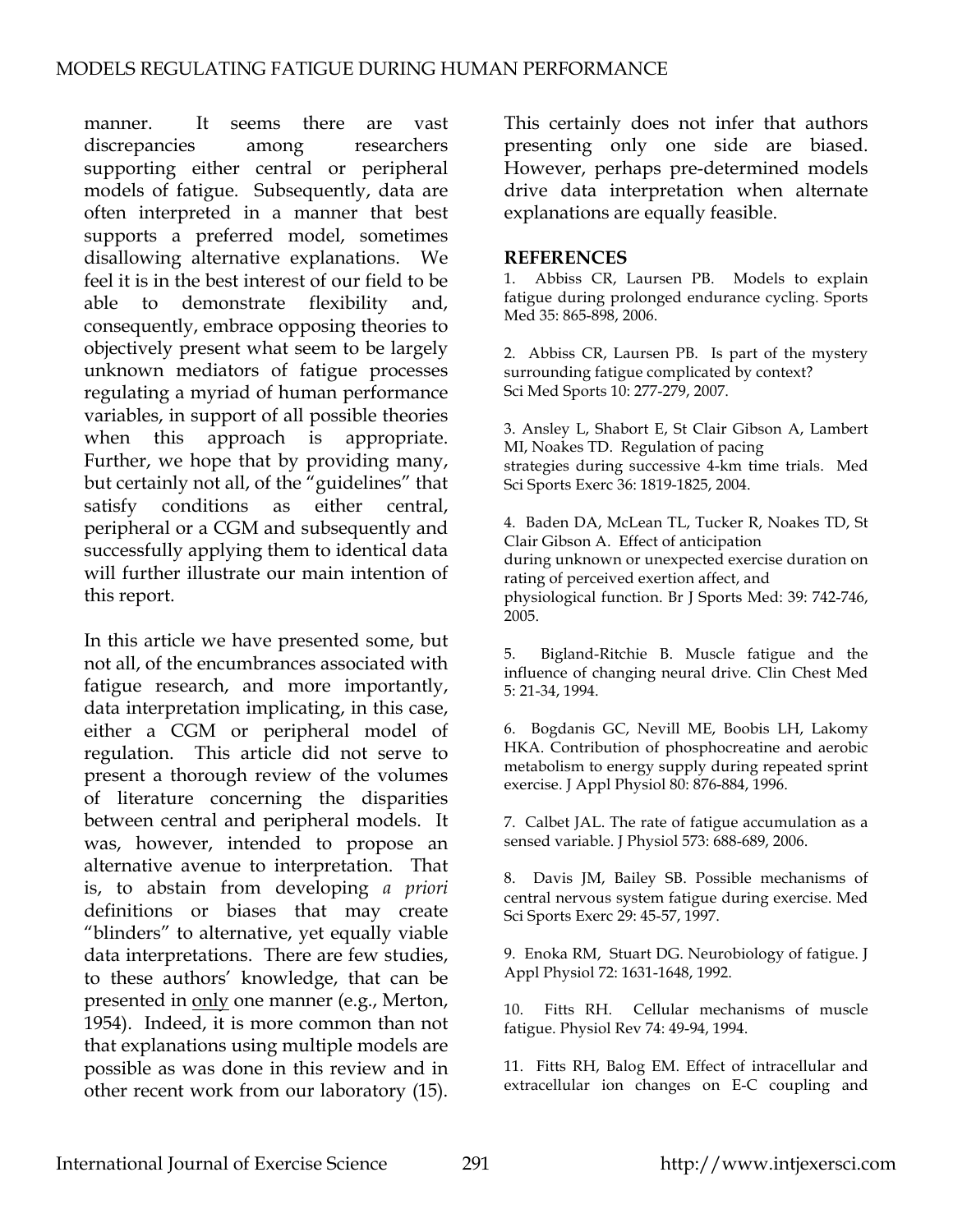skeletal muscle fatigue. Acta Physiol Scand 156: 169- 181, 1996.

12. Foster C, Schrager M, Snyder AC, Thompson NN. Pacing strategy and athletic performance. Sports Med 17: 77-85, 1994.

13. Gandevia SC. Spinal and supraspinal factors in human muscle fatigue. Physiol Rev 81: 1725-1789, 2001.

14. Green HJ. Mechanisms of muscle fatigue in intense exercise. J Sports Sci 15: 247-256, 1997.

15. Green JM, Wickwire PJ, McLester JR, Gendle S, Hudson G, Pritchett RC, Laurent CM. Effects of caffeine on repetitions to failure and RPE during resistance training. Int J Sports Physiol Perf 2: 250- 259, 2007.

16. Hampson DB, St Clair Gibson A, Lambert MI, Noakes TD. The influence of sensory cues on the perception of exertion during exercise and central regulation of exercise performance. Sports Med 31: 935-952, 2001.

17. Harris RC, Edward RH, Hultman E, Nordesjo LO, Nylind B, Sahlin K. The time course of phosphorylcreatine resynthesis during recovery of the quadriceps muscle in man. Pflugers Arch 367: 137-142, 1976.

18. Hettinga FJ, De Koning JJ, Broersen FT, Van Geffen P, Foster C. Pacing strategy and the occurrence of fatigue in 4000-m cycling time trials. Med Sci Sports Exerc 38: 1484-1491, 2006.

19. Jones AM, Koppo K, Burnley M. Effects of prior exercise on metabolic and gas exchange responses to exercise. Sports Med 33: 949-971, 2003.

20. Kay D, Marino FE. Fluid ingestion and exercise hyperthermia: implications for performance, thermoregulation, metabolism, and the development of fatigue. J Sports Sci 18: 71-82, 2000.

21. Kay D, Marino FE, Cannon J, St Clair Gibson A, Lambert MI, Noakes TD. Evidence for neuromuscular fatigue during high-intensity cycling in warm, humid conditions. Eur J Appl Physiol 84: 115-121, 2001.

22. Kayser B. Exercise starts and ends in the brain. European Journal of Applied Physiology, 90, 411- 419, 2003.

23. Kent-Braun JA. Central and peripheral contributions to muscle fatigue in humans during sustained maximal effort. Eur J Appl Physiol 80: 57- 63, 1999.

24. Lambert EV, St Clair Gibson A, Noakes TD. Complex systems model of fatigue: integrative homoeostatic control of peripheral physiological systems during exercise in humans. Br J Sports Med 39: 52-62, 2005.

25. Lombard WP. Some of the influences which affect the power of voluntary muscular contractions. J Physiol 13: 1-58, 1892.

26. McKenna MJ, Hargreaves M. Resolving fatigue mechanisms determining exercise performance: integrative physiology at its finest! J Appl Physiol 104: 286-287, 2008.

27. Meeusen R, Watson P, Dvorak J. The brain and fatigue: New opportunities for nutritional interventions? J Sports Sci 24: 773-782, 2006.

28. Merton PA. Voluntary strength and fatigue. J Physiol 123: 553-564, 1954.

29. Myburgh KH. Protecting muscle ATP: positive roles for peripheral defense mechanisms – introduction. Med Sci Sports Exerc 36: 16-19, 2004.

30. Noakes TD. Physiological models to understand exercise fatigue and the adaptations that predict or enhance athletic performance. Scand J Sports Med 10: 123-145, 2000.

31. Noakes TD. The central governor model of exercise regulation applied to the marathon. Sports Med 37: 374-377, 2007.

32. Noakes TD, St Clair Gibson A, Lambert EV. From catastrophe to complexity: a novel model of integrative central neural regulation of effort and fatigue during exercise in humans: summary and conclusions. Br J Sports Med 39: 120-124, 2005.

33. Noakes TD. Testing for maximum oxygen consumption has produced a brainless model of